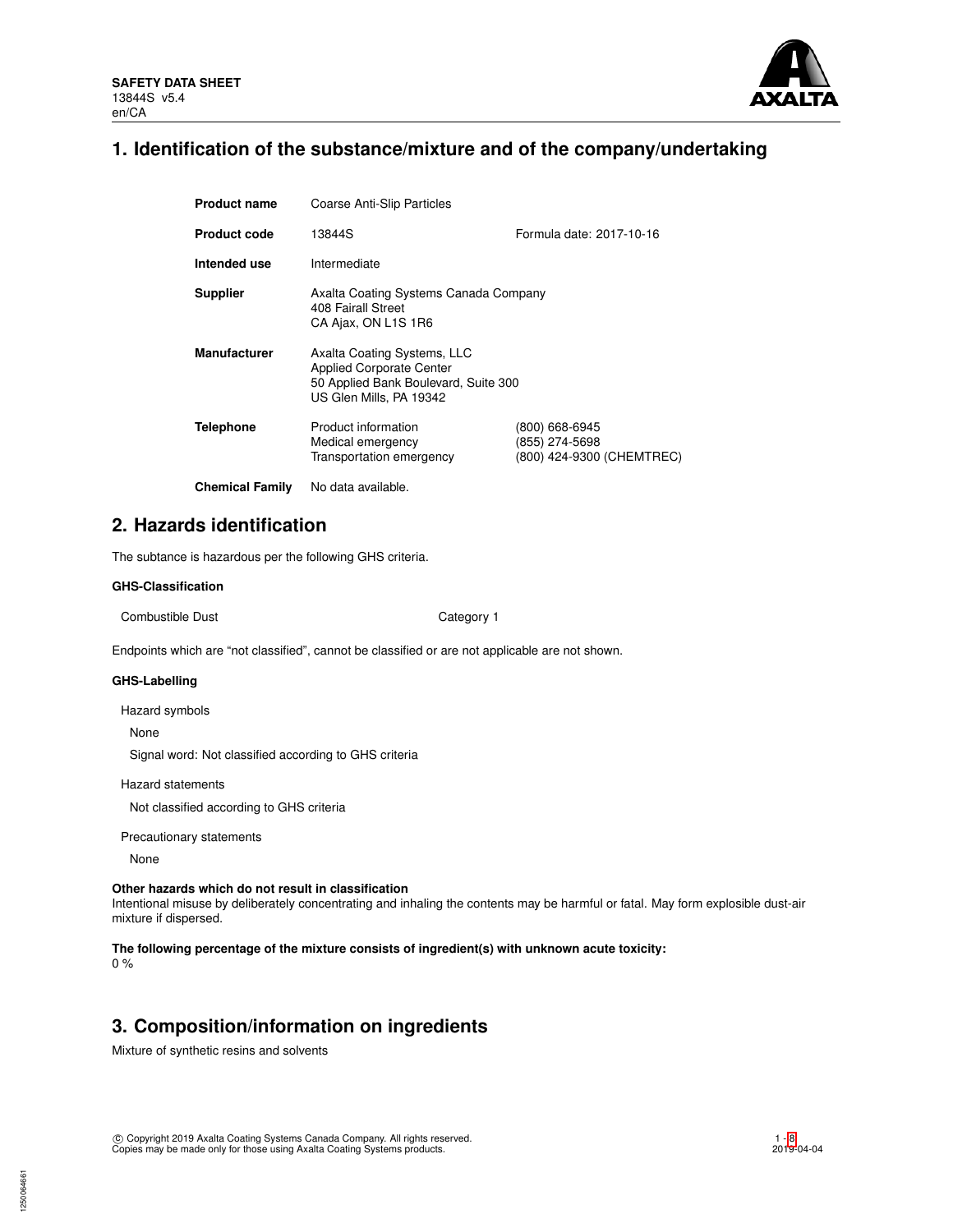

#### **Components**

Not classified according to GHS criteria

# **4. First aid measures**

#### **Eye contact**

Remove contact lenses. Irrigate copiously with clean, fresh water for at least 15 minutes, holding the eyelids apart. Seek medical advice.

# **Skin contact**

Do NOT use solvents or thinners. Take off contaminated clothing and shoes immediately. Wash skin thoroughly with soap and water or use recognized skin cleanser. If skin irritation persists, call a physician.

#### **Inhalation**

Avoid breathing dust. Inhalation of dust may cause shortness of breath, tightness of the chest, a sore throat and cough. Move to fresh air. If breathing is irregular or stopped, administer artificial respiration. If symptoms persist, call a physician.

#### **Ingestion**

If swallowed, seek medical advice immediately and show this safety data sheet (SDS) or product label.

#### **Most Important Symptoms/effects, acute and delayed**

#### **Inhalation**

Dust generated from this product may be irritating to the respiratory tract.

#### **Ingestion**

May result in gastrointestinal distress.

#### **Skin or eye contact**

Dust generated from this product may cause irritation of the eyes. Repeated or prolonged contact may cause skin irritation with discomfort and dermatitis.

#### **Indication of Immediate medical attention and special treatment needed if necessary**

No data available on the product. See section 3 and 11 for hazardous ingredients found in the product.

# **5. Firefighting measures**

# **Suitable extinguishing media**

Water sprayDry chemical

# **Extinguishing media which shall not be used for safety reasons**

High volume water jet

# **Hazardous combustion products**

CO, CO2, smoke, and oxides of any heavy metals that are reported in "Composition, Information on Ingredients" section.

# **Fire and Explosion Hazards**

The product is not flammable.

# **Special Protective Equipment and Fire Fighting Procedures**

Full protective flameproof clothing should be worn as appropriate. Wear self-contained breathing apparatus for firefighting if necessary. In the event of fire, cool tanks with water spray. Do not allow run-off from fire fighting to enter public sewer systems or public waterways.

# **6. Accidental release measures**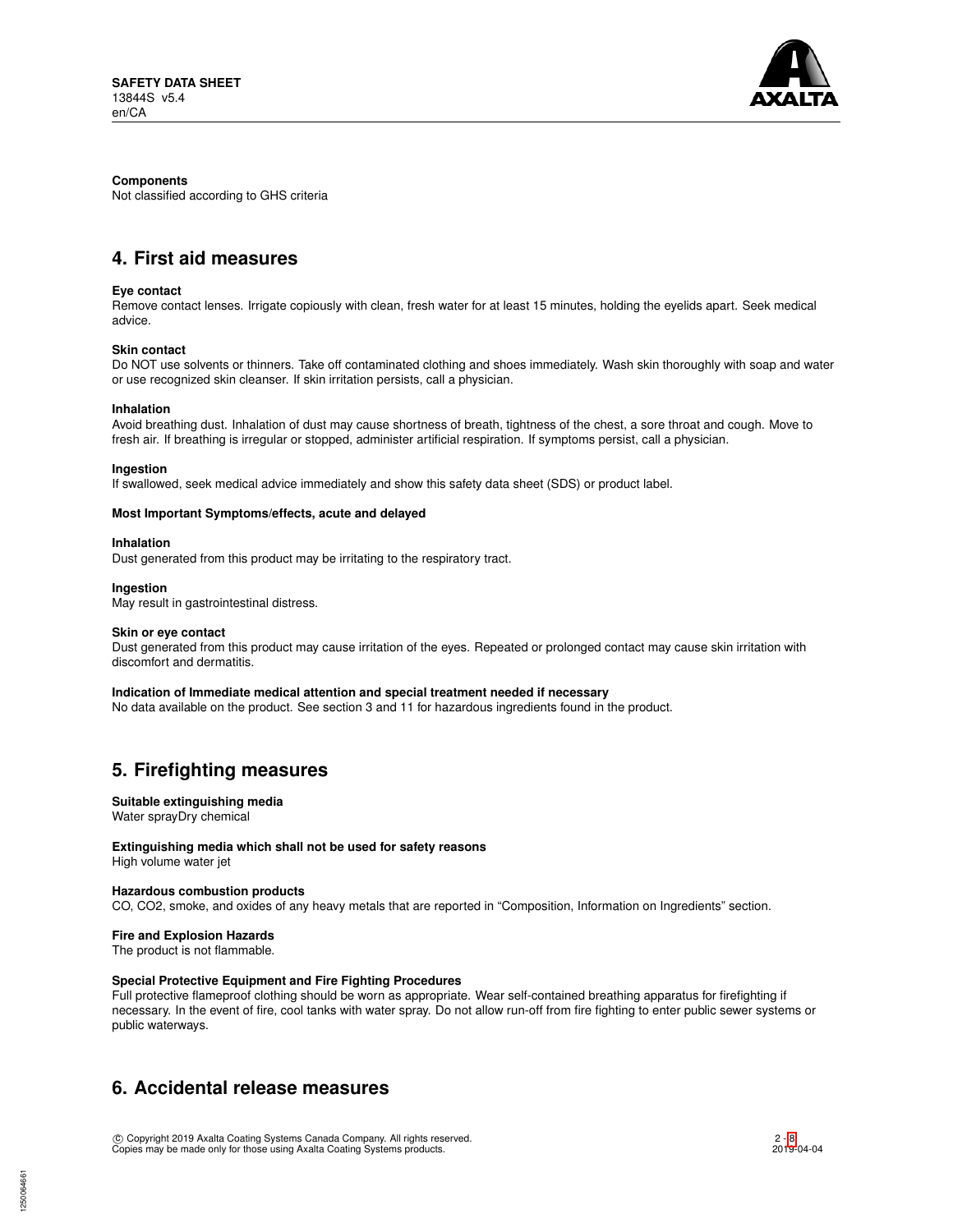

#### **Procedures for cleaning up spills or leaks**

Sweep up material and dispose of properly. Avoid breathing any dust that might be generated. Spills of fine material should be cleaned using gentle sweeping or vacuuming. Cleaning methods (e.g. compressed air) which can generate potentially combustible dust clouds should not be used.

#### **Environmental precautions**

Do not let product enter drains. Notify the respective authorities in accordance with local law in the case of contamination of rivers, lakes or waste water systems.

# **7. Handling and storage**

#### **Precautions for safe handling**

Observe label precautions. Close container after each use. Do not transfer contents to unlabeled containers. Wash thoroughly after handling and before eating or smoking. Precautions should be taken to prevent the formation of dusts in concentrations above flammable, explosive or occupational exposure limits. Keep away from open flames, hot surfaces and sources of ignition. Electrical equipment and lighting should be protected to appropriate standards to prevent dust coming into contact with hot surfaces, sparks or other ignition sources. If material is a coating: do not sand, flame cut, braze or weld dry coating without a NIOSH approved air purifying respirator with particulate filters or appropriate ventilation , and gloves. Combustible dust clouds may be created where operations produce fine material (dust). Avoid formation of significant deposits of material as they may become airborne and form combustible dust clouds. Build up of fine material should be cleaned using gentle sweeping or vacuuming in accordance with best practices. Cleaning methods (e.g. compressed air) which can generate potentially combustible dust clouds should not be used.

#### **Advice on protection against fire and explosion**

Always keep in containers of same material as the original one. Airborne dusts are potentially explosive. Avoid formation of significant deposits of material as they may become airborne and form combustible dust clouds. Handling and processing operations should be conducted in accordance with best practices (e.g.NFPA-654). Never use pressure to empty container: container is not a pressure vessel. The accumulation of contaminated rags may result in spontaneous combustion. Good housekeeping standards and regular safe removal of waste materials will minimize the risks of spontaneous combustion and other fire hazards.

#### **Storage**

### **Requirements for storage areas and containers**

Observe label precautions. Store in a dry, well ventilated place away from sources of heat, ignition and direct sunlight. No smoking. Prevent unauthorized access. Containers which are opened must be carefully resealed and kept upright to prevent leakage.

#### **Advice on common storage**

Store separately from oxidizing agents and strongly alkaline and strongly acidic materials.

# **8. Exposure controls/personal protection**

#### **Engineering controls and work practices**

Do not breathe dust.Provide adequate ventilation.This should be achieved by a good general extraction and -if practically feasible- by the use of a local exhaust ventilation.If these are not sufficient to maintain exposure to dusts below the OEL, suitable respiratory protection must be worn.

#### **National occupational exposure limits**

The product contains no substances classified as hazardous to health by an OEL value in concentrations which should be taken into account.

#### **Protective equipment**

Personal protective equipment should be worn to prevent contact with eyes, skin or clothing.

#### **Respiratory protection**

Should any dust be generated, it should not be breathed. If a respirator is needed to meet applicable exposure limits, wear a properly fitted air-purifying respirator approved by NIOSH. Follow respirator manufacturer s directions for respirator use. Do not breathe dust. If respirator is required to meet applicable exposure limits, use a NIOSH approved TC-84A respirator in accordance with regulatory requirements (in the US follow OSHA standard 29CFR1910.134) and the respirator manufacturer's directions.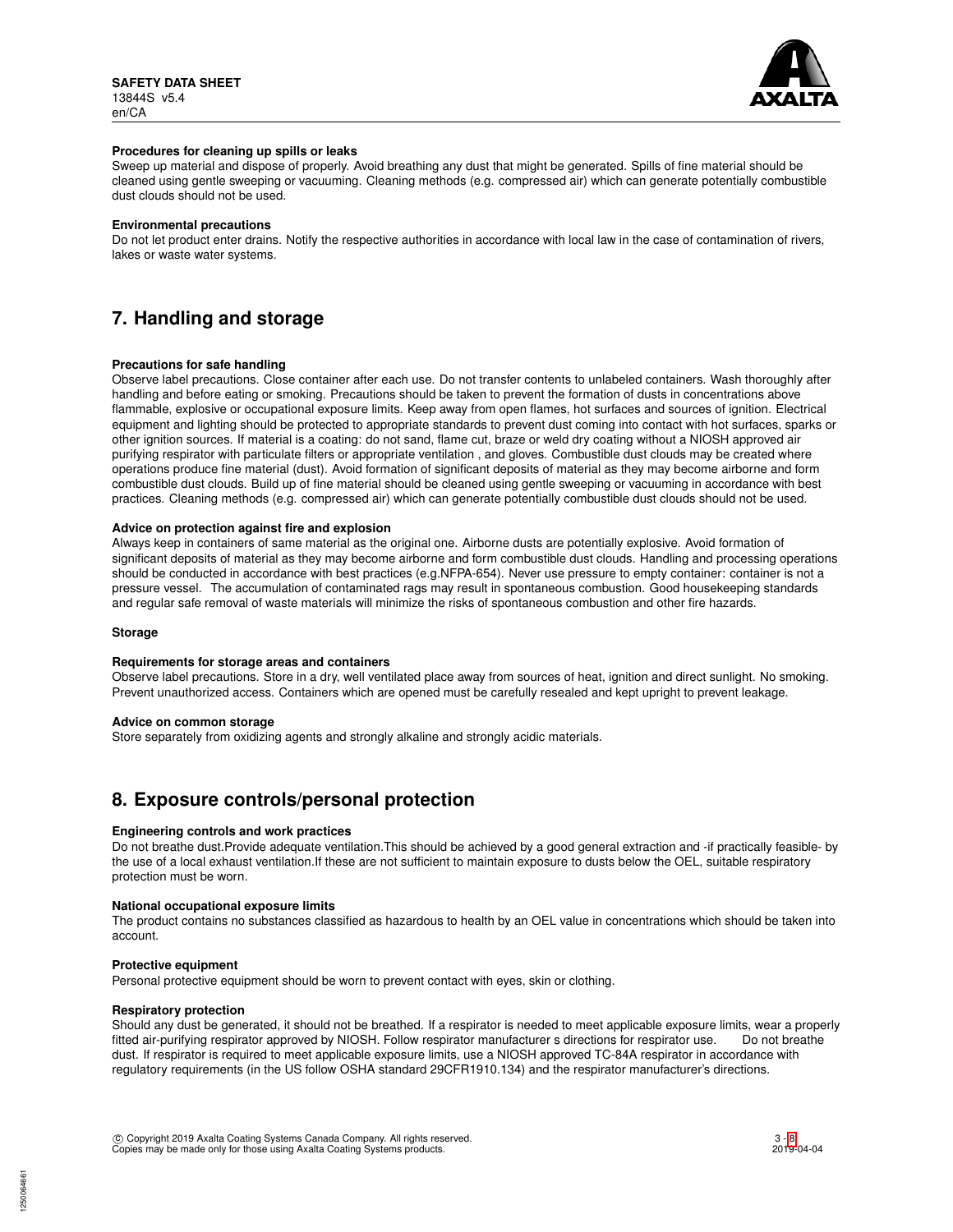**SAFETY DATA SHEET** 13844S v5.4 en/CA



#### **Eye protection** Desirable in all industrial situations.

# **Skin and body protection**

Gloves are recommended

#### **Hygiene measures**

Wash skin thoroughly with soap and water or use recognized skin cleanser. Do NOT use solvents or thinners.

# **Environmental exposure controls**

Do not let product enter drains.

# **9. Physical and chemical properties**

#### **Appearance**

**Form:** solid **Colour:** white

| Flash point                                    | Not applicable.   |               |
|------------------------------------------------|-------------------|---------------|
| Lower Explosive Limit                          | Not applicable.   |               |
| Upper Explosive Limit                          | Not applicable.   |               |
| Evaporation rate                               | Not applicable    |               |
| Vapor pressure of principal solvent            | Not applicable.   |               |
| Solubility of Solvent In Water                 | nil               |               |
| Vapor density of principal solvent $(Air = 1)$ | Not applicable.   |               |
| Approx. Boiling Range                          | Not applicable.   |               |
| Approx. Freezing Range                         | Not applicable.   |               |
| Gallon Weight (lbs/gal)                        | 7.51              |               |
| <b>Specific Gravity</b>                        | 0.90              |               |
| Percent Volatile By Volume                     | $0.00\%$          |               |
| Percent Volatile By Weight                     | $0.00\%$          |               |
| Percent Solids By Volume                       | 100.00%           |               |
| Percent Solids By Weight                       | 100.00%           |               |
| pH (waterborne systems only)                   | Not applicable    |               |
| Partition coefficient: n-octanol/water         | No data available |               |
| Ignition temperature                           | Not applicable.   | DIN 51794     |
| Decomposition temperature                      | Not applicable.   |               |
| Viscosity (23 $^{\circ}$ C)                    | Not applicable.   | ISO 2431-1993 |
|                                                |                   |               |

Does not sustain combustion.

# **10. Stability and reactivity**

# **Stability**

Stable

1250064661

# **Conditions to avoid**

Stable under recommended storage and handling conditions (see section 7).

### **Materials to avoid**

None reasonably foreseeable.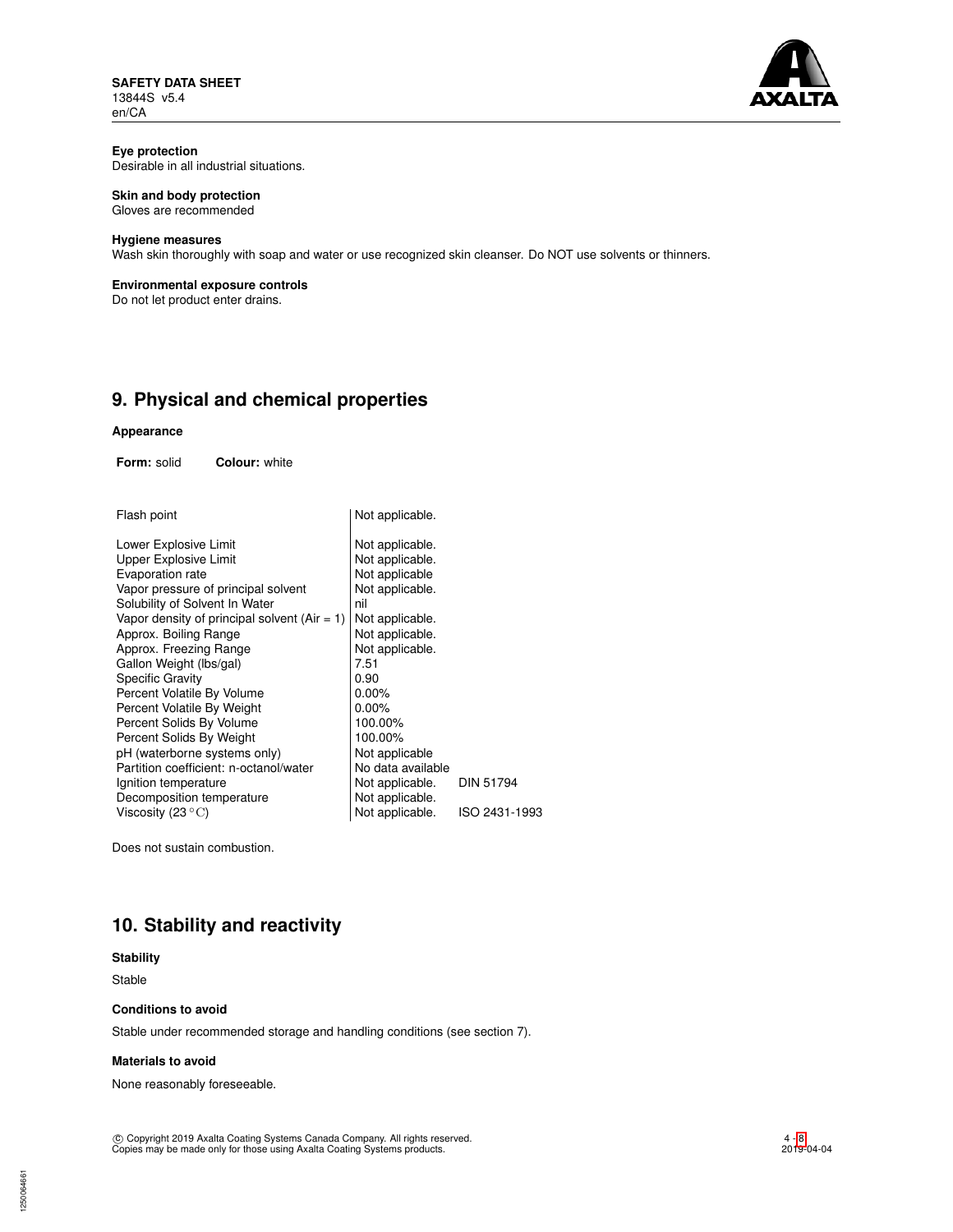

#### **Hazardous decomposition products**

When exposed to high temperatures may produce hazardous decomposition products such as carbon monoxide and dioxide, smoke, oxides of nitrogen.

# **Hazardous Polymerization**

Will not occur.

# **Sensitivity to Static Discharge**

No data available

## **Sensitivity to Mechanical Impact**

None known.

# **11. Toxicological information**

#### **Information on likely routes of exposure**

#### **Inhalation**

Dust generated from this product may be irritating to the respiratory tract.

#### **Ingestion**

May result in gastrointestinal distress.

#### **Skin or eye contact**

Dust generated from this product may cause irritation of the eyes. Repeated or prolonged contact may cause skin irritation with discomfort and dermatitis.

**Delayed and immediate effects and also chronic effects from short and long term exposure:**

**Acute oral toxicity** not hazardous

#### **Acute dermal toxicity** not hazardous

**Acute inhalation toxicity** not hazardous

% of unknown composition: 0 %

# **Skin corrosion/irritation**

not hazardous

**Serious eye damage/eye irritation** not hazardous

## **Respiratory sensitisation** not hazardous

**Skin sensitisation** not hazardous

**Germ cell mutagenicity** not hazardous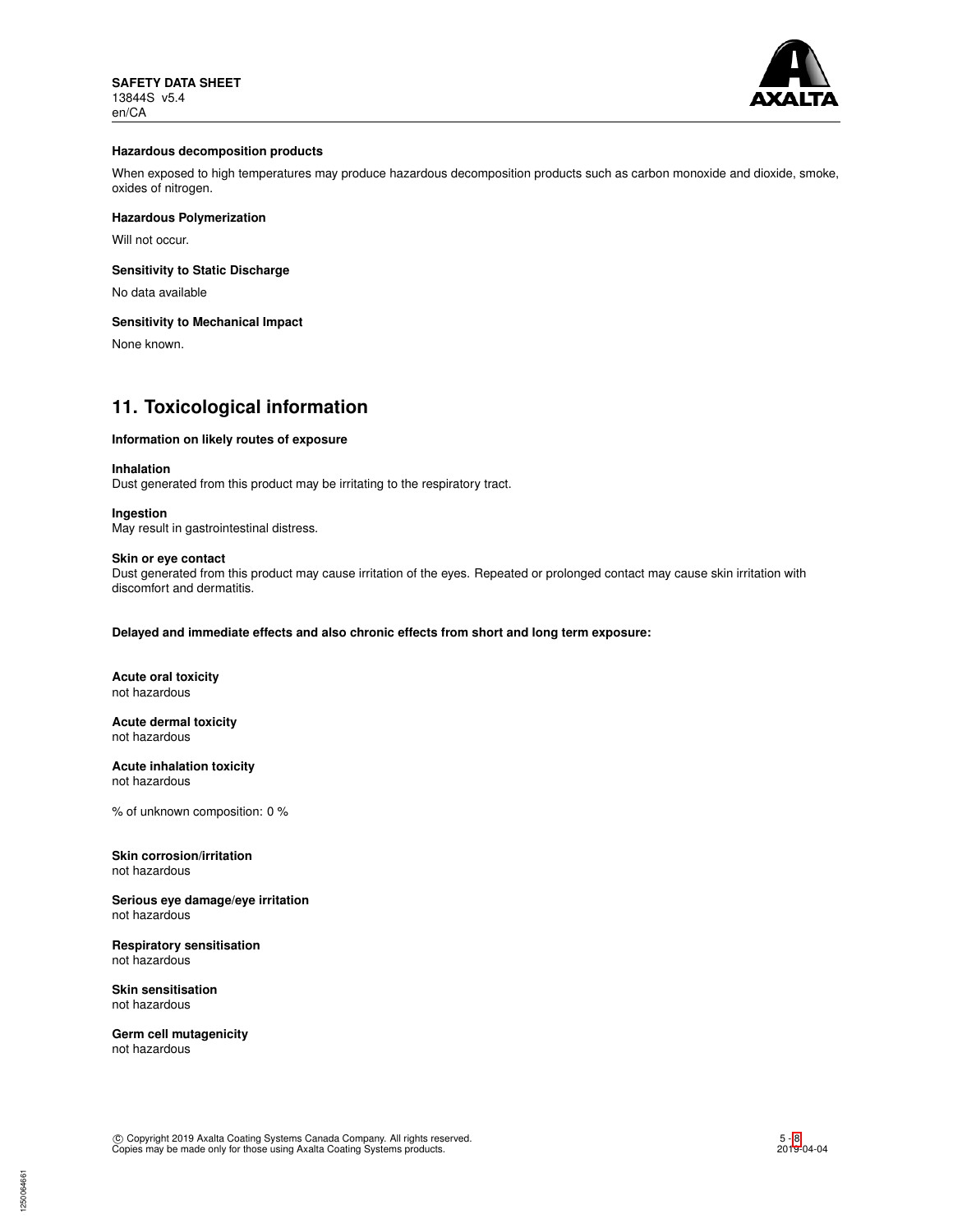**SAFETY DATA SHEET** 13844S v5.4 en/CA



**Carcinogenicity** not hazardous

**Toxicity for reproduction** Not classified according to GHS criteria

**Target Organ Systemic Toxicant - Single exposure** not hazardous

**Target Organ Systemic Toxicant - Repeated exposure** not hazardous

**Aspiration toxicity** not hazardous

**Numerical measures of toxicity (acute toxicity estimation (ATE),etc. )** No information available.

**Symptoms related to the physical, chemical and toxicological characteristics** No information available.

# **12. Ecological information**

We have no quantitative data concerning the ecological effects of this product.

# **13. Disposal considerations**

# **Provincial Waste Classification**

Check appropriate provincial and local waste disposal regulations for proper classifications.

# **Waste Disposal Method**

Do not allow material to contaminate ground water systems. Incinerate or otherwise dispose of waste material in accordance with Federal, State, Provincial, and local requirements. Do not incinerate in closed containers.

# **14. Transport information**

Not classified as dangerous in the meaning of transport regulations.

# **Matters needing attention for transportation**

Confirm that there is no breakage, corrosion, or leakage from the container before shipping. Be sure to prevent damage to cargo by loading so as to avoid falling, dropping, or collapse. Ship in appropriate containers with denotation of the content in accordance with the relevant statutes and rules.

# **15. Regulatory information**

# **TSCA Status**

In compliance with TSCA Inventory requirements for commercial purposes.

# **DSL Status**

All components of the mixture are listed on the DSL.

# **Photochemical Reactivity**

Non-photochemically reactive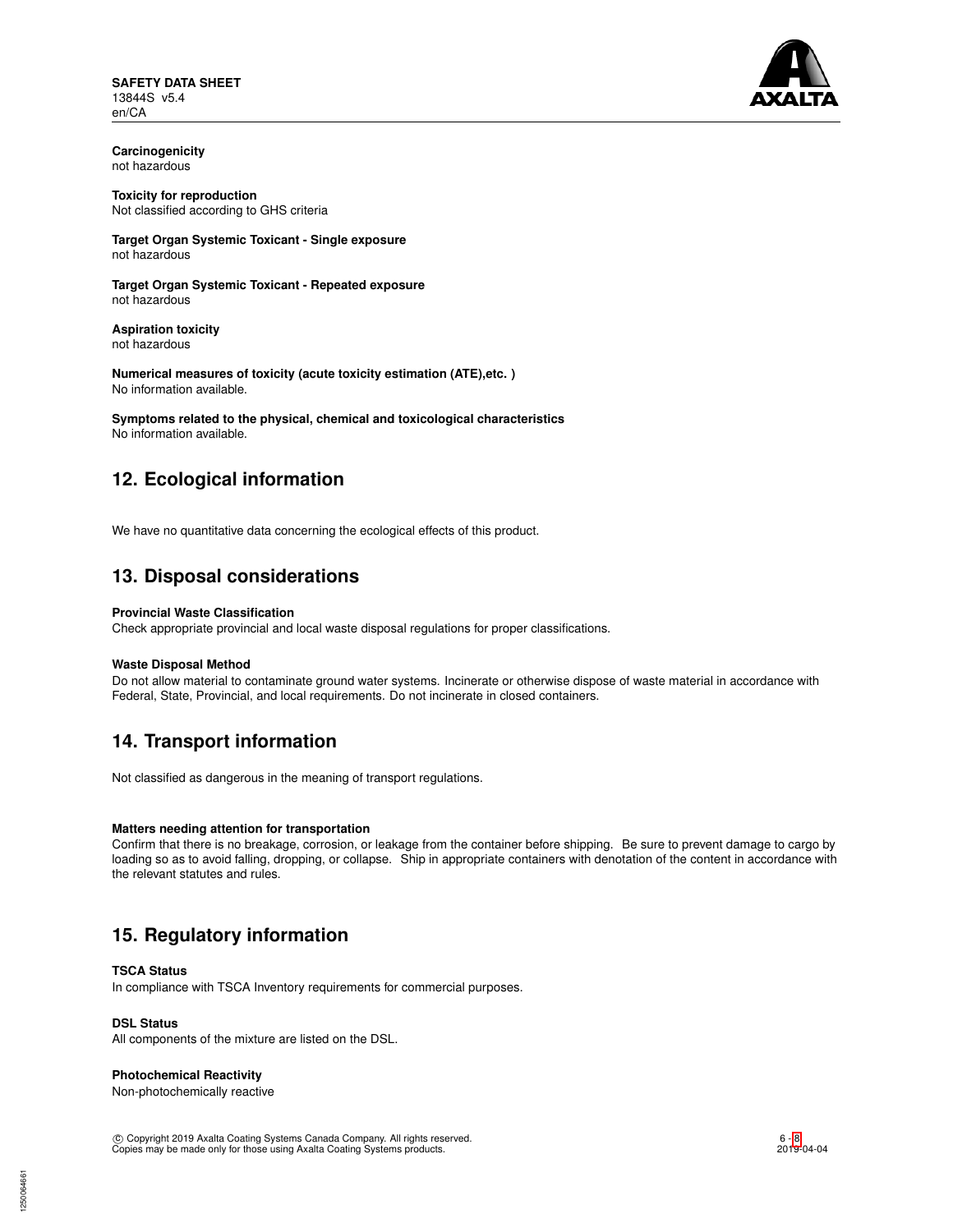

### **Regulatory information**

|                                                                      |                                                                                                                                                                                                                                                |                                            | $EPCRA$ —————— |  |                    |     | CERCLA CAA  |  |
|----------------------------------------------------------------------|------------------------------------------------------------------------------------------------------------------------------------------------------------------------------------------------------------------------------------------------|--------------------------------------------|----------------|--|--------------------|-----|-------------|--|
|                                                                      | CAS # Ingredient                                                                                                                                                                                                                               |                                            |                |  | 302 TPQ RQ 311/312 | 313 | RQ(lbs) HAP |  |
| Key:                                                                 |                                                                                                                                                                                                                                                |                                            |                |  |                    |     |             |  |
| <b>EPCRA</b>                                                         | Emergency Planning and Community Right-to-know Act (aka Title III, SARA)                                                                                                                                                                       |                                            |                |  |                    |     |             |  |
| 302                                                                  | Extremely hazardous substances                                                                                                                                                                                                                 |                                            |                |  |                    |     |             |  |
| 311/312 Categories                                                   | $F =$ Fire Hazard<br>$R =$ Reactivity Hazard<br>$P =$ Pressure Related Hazard                                                                                                                                                                  | $A = Acute$ Hazard<br>$C =$ Chronic Hazard |                |  |                    |     |             |  |
| 313 Information                                                      | Section 313 Supplier Notification - The chemicals listed above with<br>a 'Y' in the 313 column are subject to reporting requirements of<br>Section 313 of the Emergency Planning and Community<br>Right-to-Know act of 1986 and of 40 CFR 372. |                                            |                |  |                    |     |             |  |
| <b>CERCLA</b><br><b>HAP</b><br><b>TPQ</b><br>RQ.<br>NA.<br><b>NR</b> | Comprehensive Emergency Response, Compensation and Liability Act of 1980.<br>Listed as a Clean Air Act Hazardous Air Pollutant.<br>Threshold Planning Quantity.<br><b>Reportable Quantity</b><br>not available<br>not regulated                |                                            |                |  |                    |     |             |  |

# **16. Other information**

HMIS rating H: 1 F: 1 R: 0

Glossary of Terms:

ACGIH | American Conference of Governmental Industrial Hygienists.

- IARC | International Agency for Research on Cancer.<br>NTP | National Toxicology Program.
- NTP National Toxicology Program.<br>OEL Occupational Exposure Limit
- OEL Cccupational Exposure Limit<br>OSHA Cccupational Safety and Hea
- OSHA | Occupational Safety and Health Administration.<br>STEL | Short term exposure limit
- STEL Short term exposure limit<br>TWA Time-weighted average.
- Time-weighted average.
- PNOR | Particles not otherwise regulated.
- PNOC | Particles not otherwise classified.

NOTE: The list (above) of glossary terms may be modified.

Notice from Axalta Coating Systems :

The document reflects information provided to Axalta Coating Systems by its suppliers. Information is accurate to the best of our knowledge and is subject to change as new data is received by Axalta Coating Systems. Persons receiving this information should make their own determination as to its suitability for their purposes prior to use.

The information on this Safety Data Sheet relates only to the specific material designated herein and does not relate to use in combination with any other material or in any process.

SDS prepared by: Axalta Coating Systems Regulatory Affairs

Report version

Version Changes 5.4 2, 9

Revision Date: 2019-04-04